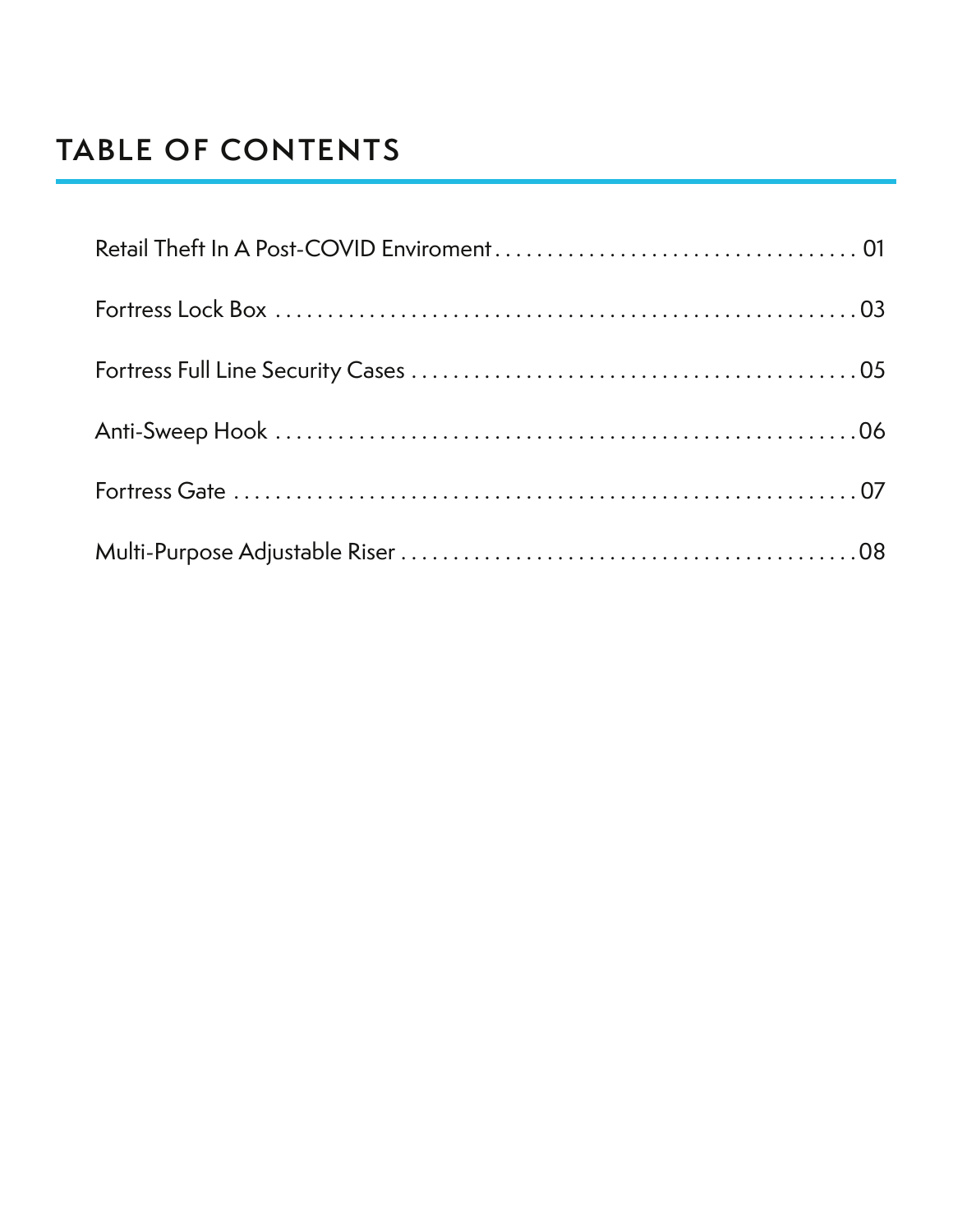# LOSS PREVENTION SOLUTIONS **RETAIL THEFT IN A POST-COVID ENVIROMENT**

\$61.7B reported lost by 22 of the largest retailers in 2019 due to theft,<br>**\$61.7B** fraud, and other retail shrinkage.

#### **During COVID-19 retail theft became more necessity-driven & nuanced.**

#### MOTIVATED BY NEED

Shoppers transitioned from expected theft of electronics and more expensive items to necessities such as food, products for infants, and household commodities.

#### ENABLED BY COVID **PROTOCOLS**

The prevalence of masks allowed fofr more anonymity from security footage and staff. Pandemic procedures forced employees to focus on enforcement of COVID protocols instead of theft prevention.

#### CONCENTRATED INTO FEWER PURCHASES

Essential retailers were hit particularly hard, with shoplifting increasing by 8.6%. Additionally, the average cost of items stolen increased 13%, retailers reported (1).

#### ACCOMPANIED BY MORE FREQUENT VIOLENCE

Retail fatalities increased by 5%, violent incidents by 14%, and nearly 60% of retailers claimed an increase in Organized Retail Crime violence and general criminal aggression during the pandemic."Shoplifting is chronically underreported.... some store managers said they've stopped calling the police for small instances of shoplifting because it's not worth the time or resources" (The Washington Post).

A LACK OF **ACCOUNTABILITY FOR RETAIL THEFT** WAS UNDERSCORED DURING THE PANDEMIC.

The problem has snowballed in San Francisco. Walgreens closed 17 stores in May of 2021, after "the scale of thefts had made business untenable." Additionally, CVS employees in the area were "instructed not to pursue suspected thieves because encounters had become too dangerous" (The New York Times).

#### **Retail Theft is an expensive problem**

# **\$719,548**

INSIGHT

lost on average by retailers for every \$1 billion in sales as a result of organized retail crime.

# **75%**

of companies reported an increase in Organized Retail Crime the past year, according to the National Retail Federation.

**2.9%**

of all retail theft losses are recovered by retailers, resulting in massive shrinkage.







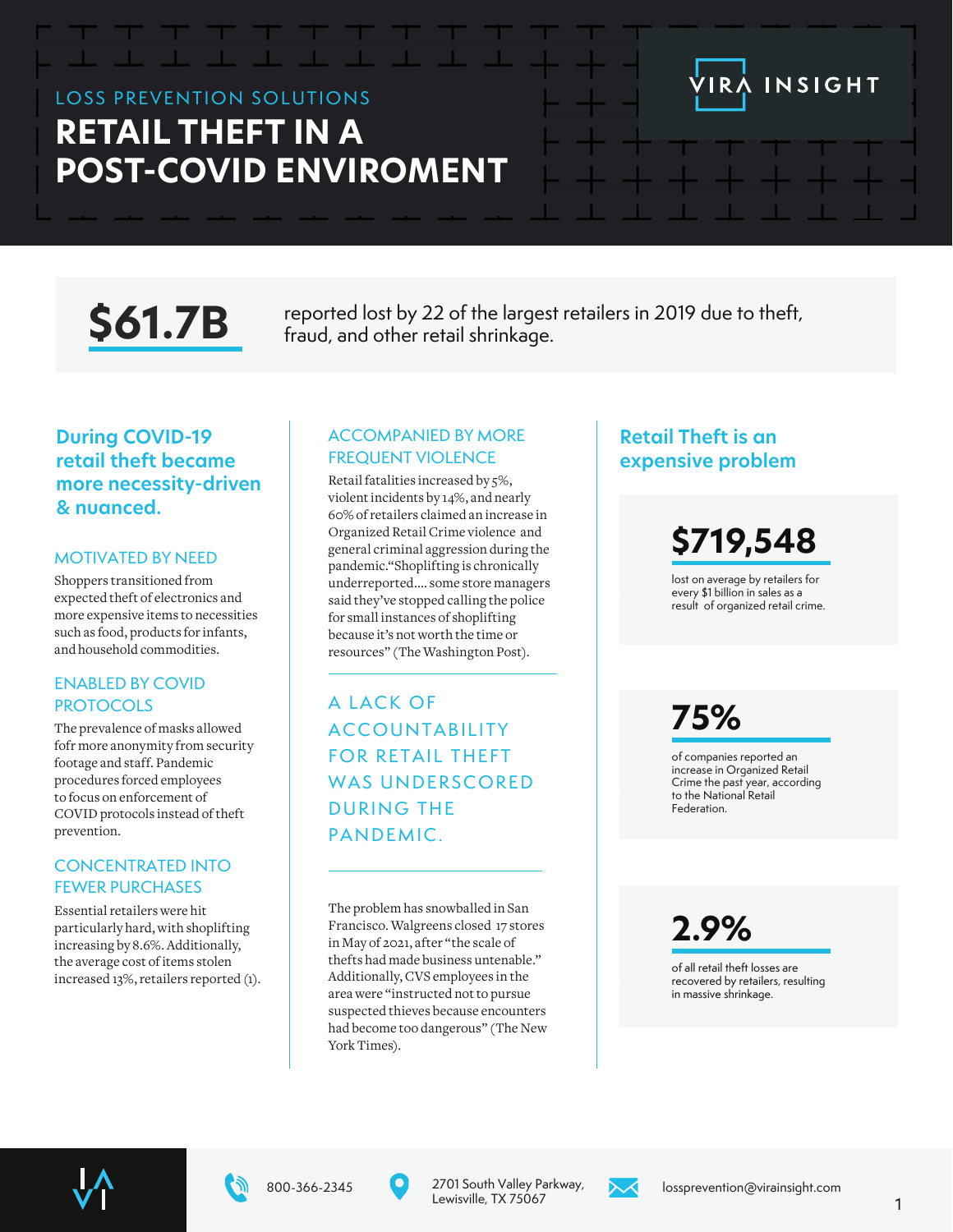#### **As COVID eases, retail theft will not**

#### TRANSITION BACK TO ANTICIPATED ITEMS

As the economy and job market recover, retailers can expect shoplifters to shift their focus from necessities back to the products typically targeted such as designer items, high end beauty products, and electronics

#### COVID AFTERMATH

As masks lose their ubiquity and social distancing becomes less of a priority, it will decrease distractions that shield shoplifters. However, retailers can anticipate increased foot trafic in non-essential stores.



#### SELF-CHECKOUT SPURS SHRINKAGE

Retailers with self-checkout reported losses from 33% to 147% higher than stores without fixed self-checkout (5). The prevalence of self-checkout results in greater levels of loss, a trend likely to continue with the rise in contact-free shopping experiences.



#### FOCUS ON INVESTMENT IN **TECHNOLOGY**

52% of retailers surveyed by NRF reported increased investment in 'technology and solutions that address risk from Organized Retail Crime (2). This technology will be integrated throughout the entire shopping experience to prevent loss.

#### POTENTIAL CONTINUED BOLDNESS FROM SHOPLIFTERS

After a period of increased violence with Organized Retail Crime, retailers should monitor protocols for employee and shopper safety and techniques to diffuse potentially violent theft situations.

### **MOVING FORWARD, PROACTIVE MEASURES THAT DO NOT REQUIRE HUMAN CAPITAL ARE KEY.**



Priority should be given to products and technologies that carry out this proactive strategy. Investment should focus on solutions that do not utilize valuable employee energy needed elsewhere in the store.



Because of real inability to hold shoplifters accountable, employers should focus on preventing retail theft initially instead of relying on reactive measures that are expensive, time consuming, or not effective.

# **2 in 3**

retailers in states where the government increased the minimum dollar amount of a felony reported increase in dollar amount per theft case (2).

**61%**

of NRF survey respondents said their companyis placing more focus on mitigating Organized Retail Crime compared to five years ago  $(2).$ 

#### **Sources:**

- 1. Jack L. Hayes International, Inc. 2021
- 2. National Retail Federation Organized Retail Crime Survey 2020
- 3. The New York Times 2021
- 4. The Washington Post 2020
- 5. Efficient Consumer Response 2018
- 6. Loss Prevention Magazine 2021
- 7. Checkpoint Systems, Inc. 2021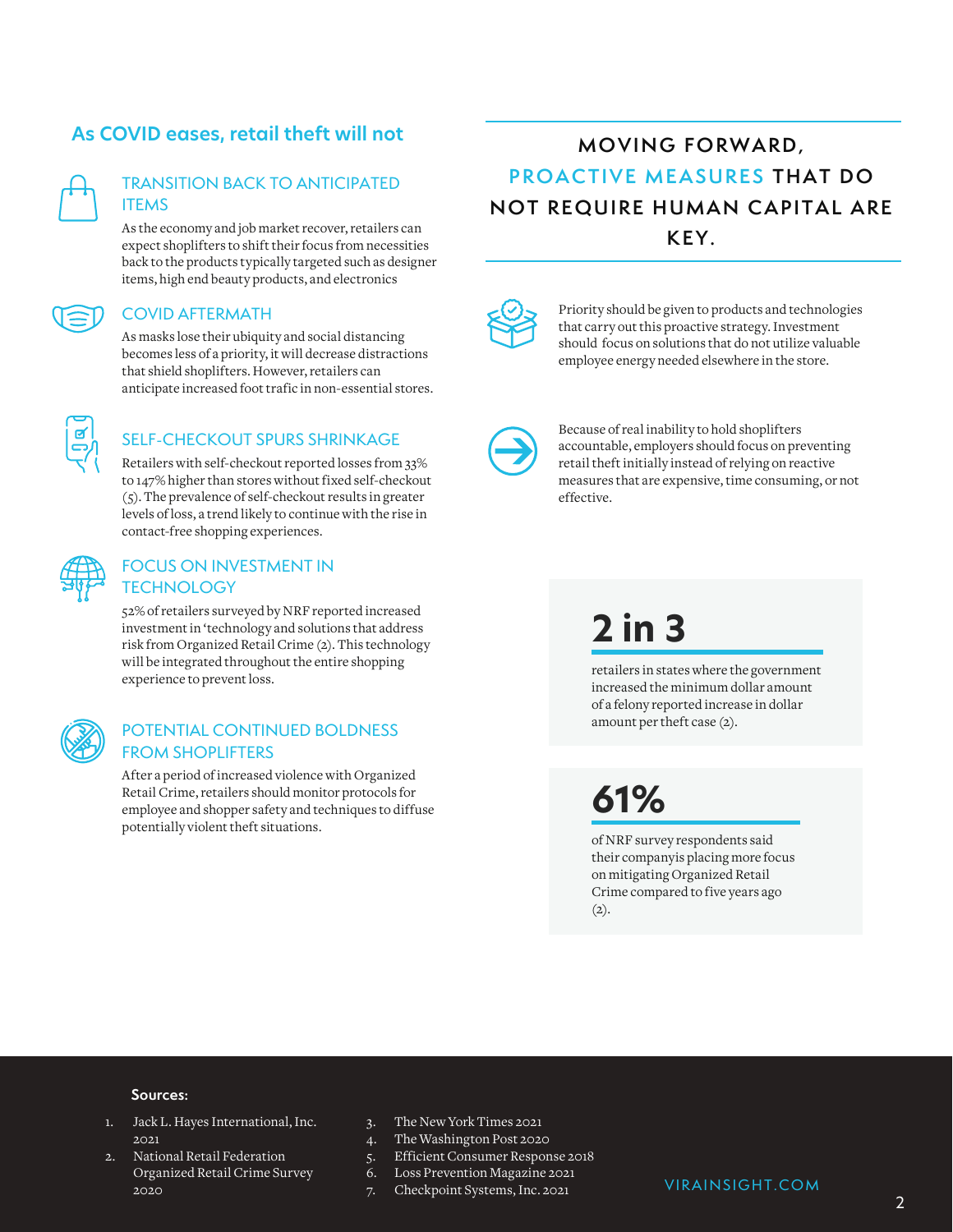## LOSS PREVENTION SOLUTIONS **FORTRESS LOCK BOX**



 $S1B$  For every \$1 billion in sales, retailers lose an average of \$719,548 as a result of Organized Retail Crime.

#### **Prepare. Protect. Prevent.**

Your bottom line is our top priority. At VIRA Insight, we know that retail theft is an expensive problem. That's why we offer customizable solutions to help you prepare for the unexpected, protect against theft, and prevent Organized Retail Crime (ORC).

Loss prevention is about more than security. It's about saving your business money. For every \$1 billion in sales, retailers lose an average of \$719,548 as a result of Organized Retail Crime. And that number is poised to increase. Post-pandemic, need-driven and opportunistic theft is on the rise, with retailers reporting a 40% increase in fraud during in-store sales.

Planning ahead to protect your products from theft is key to minimizing potential loss. VIRA Insight's Fortress Lockbox Series provides customizable protection against Organized Retail Crime. Equipped with a triple-point cam locking system, hardened steel case, and shatter-proof polycarbonate doors, our lockboxes offer maximum security designed to prevent costly ORC.

VIRA Insight is an industry leader in the design, development, fabrication, and installation of complete retail store environments.

#### **System Attributes**

A modular and robust metal structure configurable to fit most in-store locations, including on shelves, mounted to gondola uprights without use of shelf and shrouded over shelf with existing pusher system. Great for categories where sweeping of product in mass is common, including health and beauty and consumer electronics, and other high dollar items.

### **3 Mounting Styles**

#### SHELF-MOUNTED

*Bolts directly to existing shelving with internal mounting screws.*

- Perfect for boxed or carded product.
- Use on shelf or as above-head locked storage.

#### DIRECT ON GONDOLA

entire box theft.

*Installs directly onto existing standards without need for shelf.*

• Rear up-teeth and locking set screw prevents

#### PRE-EXISTING PUSHER SYSTEMS

*Designed to easily install over existing pusher system.*

• Rear up-teeth & internal locking set screw prevents entire box theft.

#### **Customizable Solutions**

• Our Fortress Lockboxes come in a variety of lengths (48'', 36'', 24'', and 30'') and are adjustable by height and depth, providing you with the perfect fit for any product you're looking to protect.

INSIGHT

- Optional interior low-voltage lighting and customizable lock housings help maintain attractive displays that entice paying customers while simultaneously deterring potential thieves.
- Fortress Lockboxes come in three mounting styles (shelf-mounted, direct on gondola, and pre-existing pusher systems) designed to suit a variety of retail environments.
- Compatible with most retailer supplier IC locking cores.



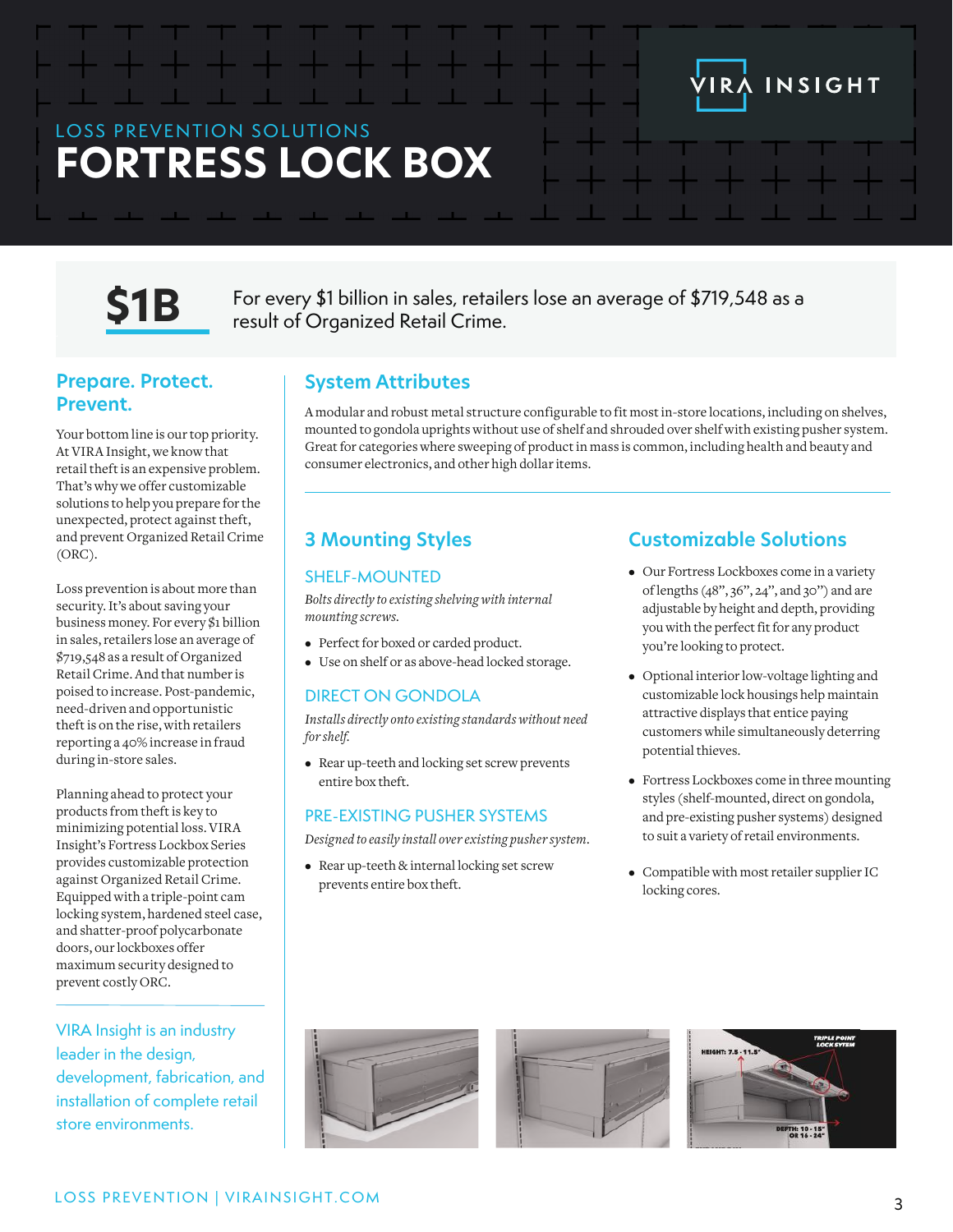# **-KNOW THE FACTS-**

#### RETAIL INVENTORY SHRINKAGE

Organized Retail Crime (ORC) is predicted to increase exponentially in the last two quarters of 2020 and throughout all of 2021 due to COVID-19 driven hardship.

# **\$61.7B**

In 2019, the 22 largest retailers reported losing **\$61.7 billion** due to theft, fraud, and other retail shrinkage.

**75%**

According to the National Retail Federation, **75% of companies** reported an increase in Organized Retail Crime over the past year.



Average shrink rate is expected to double from **1.7% pre-COVID to more than 3% post-COVID.**



Only 2.9% of all retail theft losses are recovered by retailers.

#### 2020 NRF Survey

It's never been more important to plan ahead and prepare your retail spaces to protect against theft. At VIRA Insight, our customizable loss prevention solutions are built on decades of retail merchandising experience. We're happy to share what we've learned, and work with you to build a robust, reliable loss prevention system designed specifically for your company's unique needs.









### **We're Here for You**

The COVID-19 pandemic caused widespread financial instability, increasing the number of thefts motivated by need. It also created circumstances that make theft easier. For instance, the prevalence of masks allows for more anonymity from security cameras and staff, and an increase in selfcheckout stations increases opportunity for fraud. It's never been more important to plan ahead and prepare your retail spaces to protect against theft. At VIRA Insight, our customizable loss prevention solutions are built on decades of retail merchandising experience. We're happy to share what we've learned, and work with you to build a robust, reliable loss prevention system designed specifically for your company's unique needs.









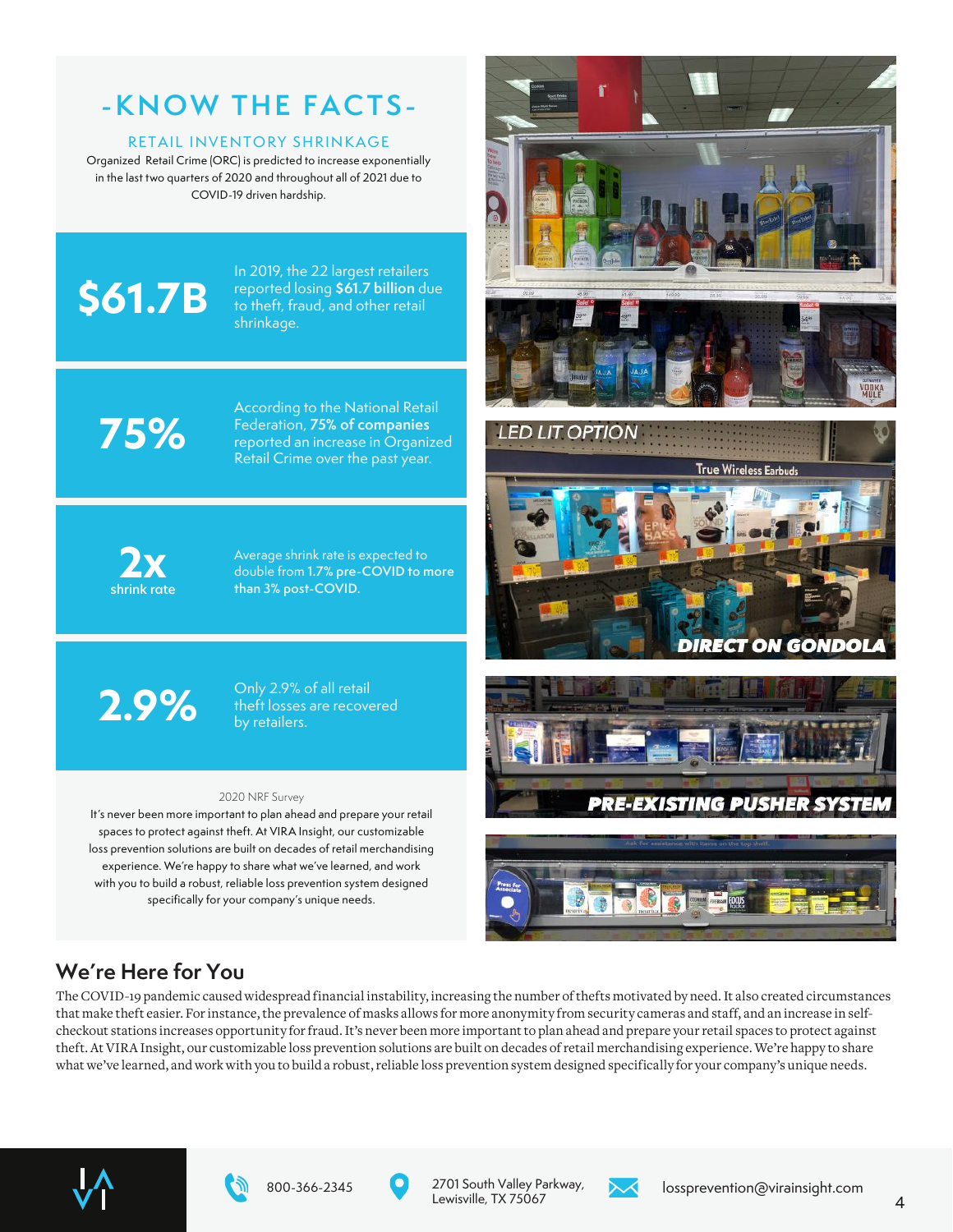# LOSS PREVENTION SOLUTIONS **FULL LINE SECURITY CASES**

Your bottom line is our top priority. At VIRA Insight, we know that retail theft is an expensive problem. That's why we offer customizable solutions to help you prepare for the unexpected, protect against theft, and prevent Organized Retail Crime (ORC).

#### **System Attributes**

Great for categories where sweeping of product in mass is common, including health and beauty and consumer electronics, and other high dollar items.

ADAPTABLE—Universal in design to fit on a variety of existing retail gondola systems across multiple manufacturers, including Lozier, Madix, Streater and other legacy gondola systems.

FLEXIBLE—Cases can be installed independently (single gondola section) or in tandem on perimeter wall or in-line gondola configurations.

MODULAR—System has been designed as a starter/add-on that shares common components, which in turn, helps reduce the number of parts and overall cost of the system.

TRANSPARENT—Frameless system yields unobstructed view inside the case.

ADJUSTABLE—System includes adjustable side panels that will help accommodate varying gondola deck depths, and self leveling system to ensure perfect alignment on gondola.

RESILIENT—Glass offerings include high impact laminated glass options to safeguard high cost goods. Shell produced in a durable powder coated heavy duty steel.

INCLUSIVE—Accommodates existing shelving and accessories to merchandise interior.

CUSTOMIZABLE—Engineered to install around pre-existing electric conduit with ability to add secondary security sirens and lighting.

CONVENIENT—Assembly is quick and easy with use of standard tools.

SECURE—Cases accommodate all types of locking core systems.

PORTABLE—Quick and easy to relocate cases during resets.



INSIGHT

I R

# **-\$61.7B**

*. .* reported losing \$61.7 billion The 22 largest retailers due to theft, fraud, and other retail shrinkage

**75%**

*. .* Organized Retail Crime over Federation, 75% of companies reported an increase in the past year.

**1.7%**

Average shrink rate is expected to double from 1.7% pre-COVID to more than 3% post-COVID.

**2.9%**

Only 2.9% of all retail theft losses are recovered by retailers.







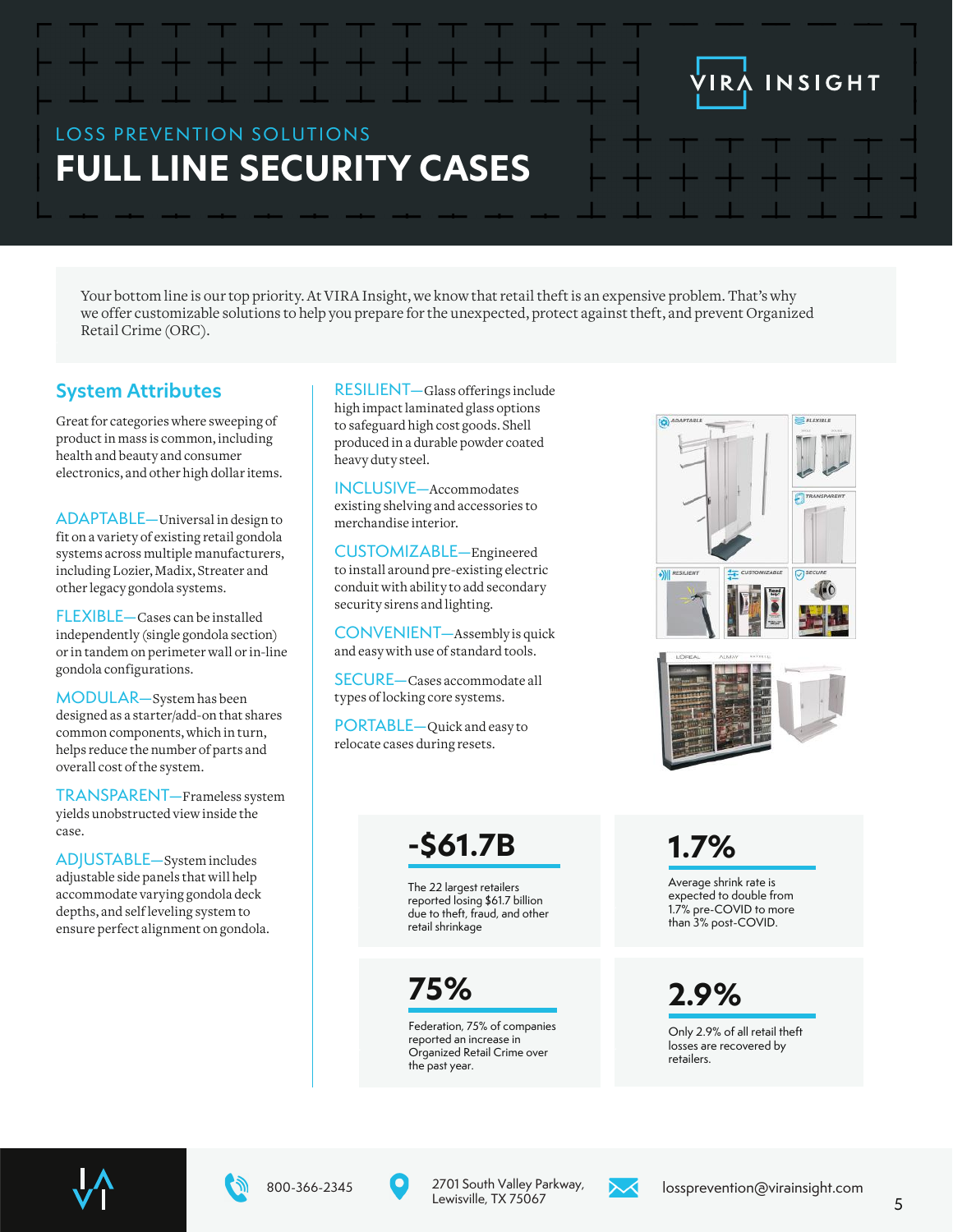# LOSS PREVENTION SOLUTIONS **ANTI-SWEEP HOOKS**



 $$1B$  For every \$1 billion in sales, retailers lose an average of \$719,548 as a result of Organized Retail Crime.

### **System Attributes:**

The FORTRESSTM Anti-Sweep Hooks provide a robust firstline-of-defense against mass sweeping of carded merchandise by preventing more than one product to be removed at a time from peg systems.

This series has been designed to fit nearly all types of existing peg mounting styles, including peg wall, slat wall, flat bar, hang bar and bothlit and non-lit cosmetic peg bar assemblies.

#### FOUR ANTI-SWEEP SECURITY FEATURES

- Front hinged stopper
- Camel-hump along card path
- Textured grit powder coated finish
- Back-end security screws and or cover plate

#### FRONT HINGED STOPPER FEATURES

- Removable for restocking
- Requires two-handed removal
- Pivot weight balanced
- Compatible with most price tag sizes
- Offered in any custom textured powder coat finish
- Offered as a complete peg bar assembly with LED lighting for cosmetic wall systems

#### PEG WALL OR SLAT WALL

*Designed to work with any existing peg or slat wall system.*

- Extra long mounting teeth
- Backside security screw with tool to prevent full peg theft

#### FLAT BAR OR HANG BAR

*Pressure-fit design to match multiple styles of f lat-bar peg systems.*

• Backside security screw with tool to prevent full peg theft

#### COSMETIC PEG BAR (LED LIT)

*Designed to fit into existing universal wall cosmetic peg bar systems.*

• Security cover plate over back end of pegs to prevent full peg theft

#### COSMETIC PEG BAR (NON LIT)

*Custom 12" peg bar that fits most universal cosmetics walls.*

• Security cover plate over back end of pegs to prevent full peg theft

**2.9%**

Only 2.9% of all retail theft losses are recovered by retailers.



IRA INSIGHT















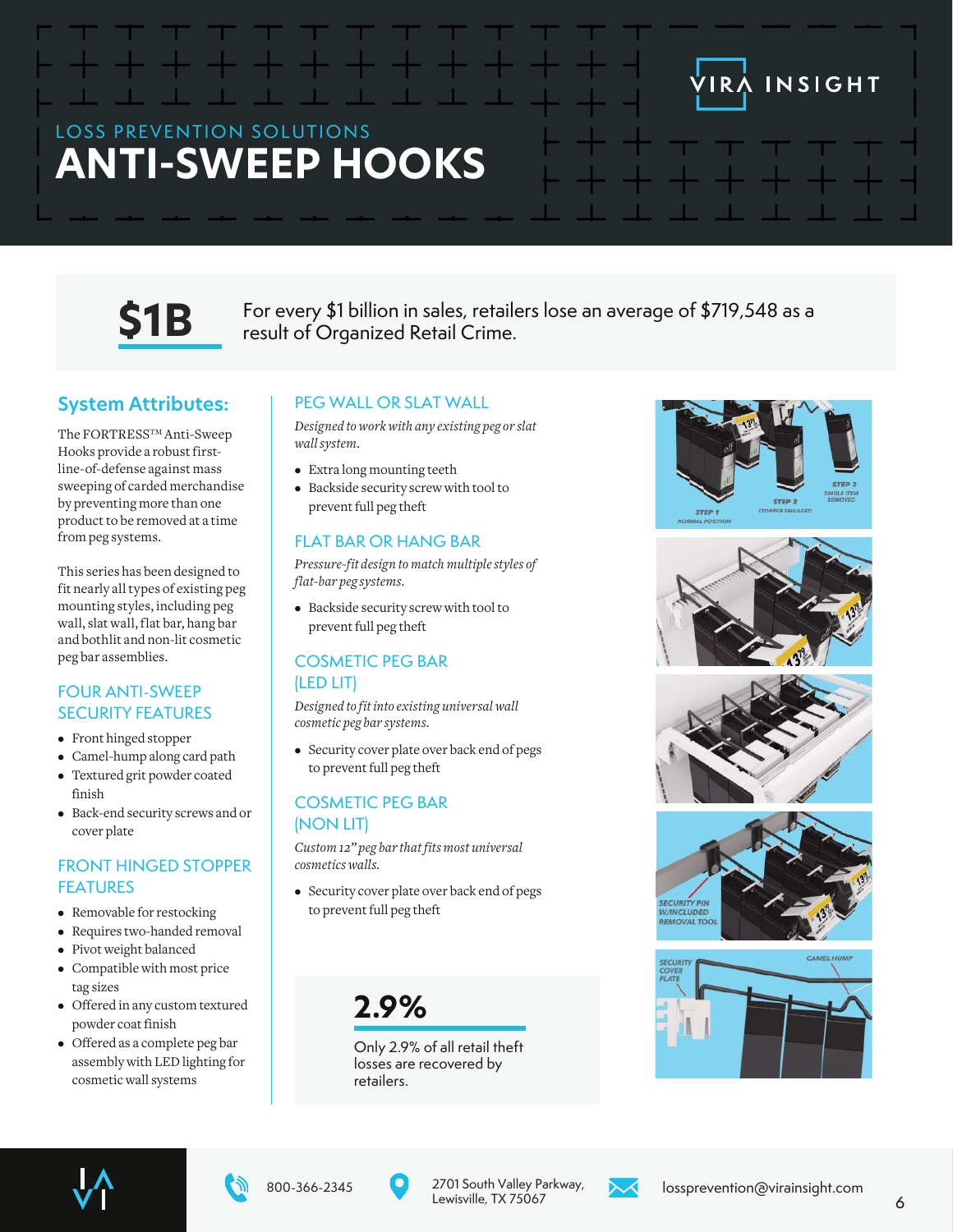## LOSS PREVENTION SOLUTIONS **FORTRESS GATE**



 $\mathsf{S1B}\qquad\mathsf{For\ every\ $1$ billion in sales, retains loss an average of $719,548 as a result of Organized Retail C$ .

#### **Prepare. Protect. Prevent.**

Your bottom line is our top priority. At VIRA Insight, we know that retail theft is an expensive problem. That's why we offer customizable solutions to help you prepare for the unexpected, protect against theft, and prevent Organized Retail Crime (ORC).

Loss prevention is about more than security. It's about saving your business money. For every \$1 billion in sales, retailers lose an average of \$719,548 as a result of ORC. And that number is poised to increase. Post-pandemic, need-driven and opportunistic theft is on the rise, with retailers reporting a 40% increase in fraud during in-store sales.

Planning ahead to protect your products from theft is key to minimizing potential loss. VIRA Insight's Fortress Lockbox Series provides customizable protection against ORC. Equipped with a triplepoint cam locking system, hardened steel case, and shatter-proof polycarbonate doors, our lockboxes offer maximum security designed to prevent costly ORC.

VIRA Insight is an industry leader in the design, development, fabrication, and installation of complete retail store environments.

#### **System Attributes:**

- Theft deterrent system slows down mass package "sweeping".
- Option for non-powered audible alert tone(bell or ratcheting feature) that notifies associates nearby that a shelf has been accessed.
- Adjustable window that can be set to various heights in between shelves.
- Molded in a resilient and durable polycarbonate plastic.
- Steel hinge mechanism has been calibrated and tested for thousands of rotations.
- Adjustable steel side panels prevent side access to product on shelves.
- System is adaptable to all types of merchandise in stores.
- Bolts directly to existing underside of shelf using security screws
- Does not interfere with shelves that have pre-existing spring pusher systems in place.
- User friendly; Quick and easy to install.



INSIGHT











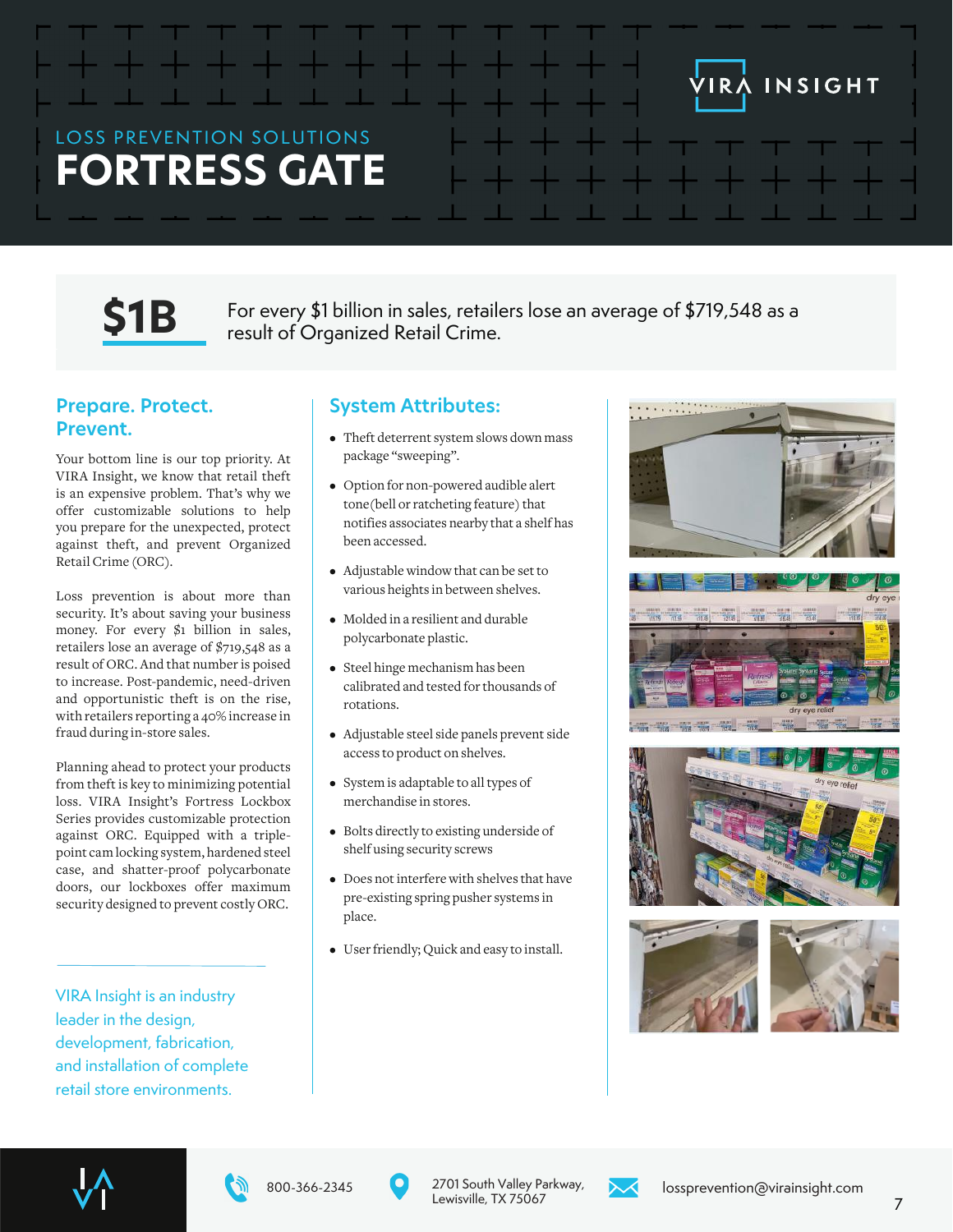## LOSS PREVENTION SOLUTIONS **MULTI-PURPOSE ADJUSTABLE RISER**

We know retail theft is an expensive problem. In fact, for every \$1 billon in sales, retailers lost an average of \$719,548 as a result of Organized Retail Crime (ORC). VIRA has over two decades of experience outfitting retail spaces with sleek customizable solutions to help you prepare for the unexpected. We do not offer one-sizefits-all, we work closely with you to design effective in-store loss prevention methods that meet the unique needs of your business.







### **System Attributes:**

- A two tiered system engineered to assist with hard to merchandise package goods.
- Reduces store labor hours dedicated to general zoning of shelves.
- Offered in single tier variety as well.
- Scissor like adjustment feature allows upper and lower levels to expand and contract from 5" to 9" in width.
- Built-in pusher sled and paddle help rotate packages forward and eliminate out of stocks.
- Easy to reload by simply removing riser from shelf for quick and easy restocking.
- Theft deterrent system that eliminates package "sweeping".
- Optional dove tail interlocking feature to connect adjacent risers.
- Standard UPC tag holder for item pricing.
- Molded in a resilient and durable plastic.
- Moving parts calibrated for thousands of rotations.
- Can be customized to adapt to other package goods like cough & cold and pain relief.

### **Multi-Purpose Adjustable Riser**



INSIGHT















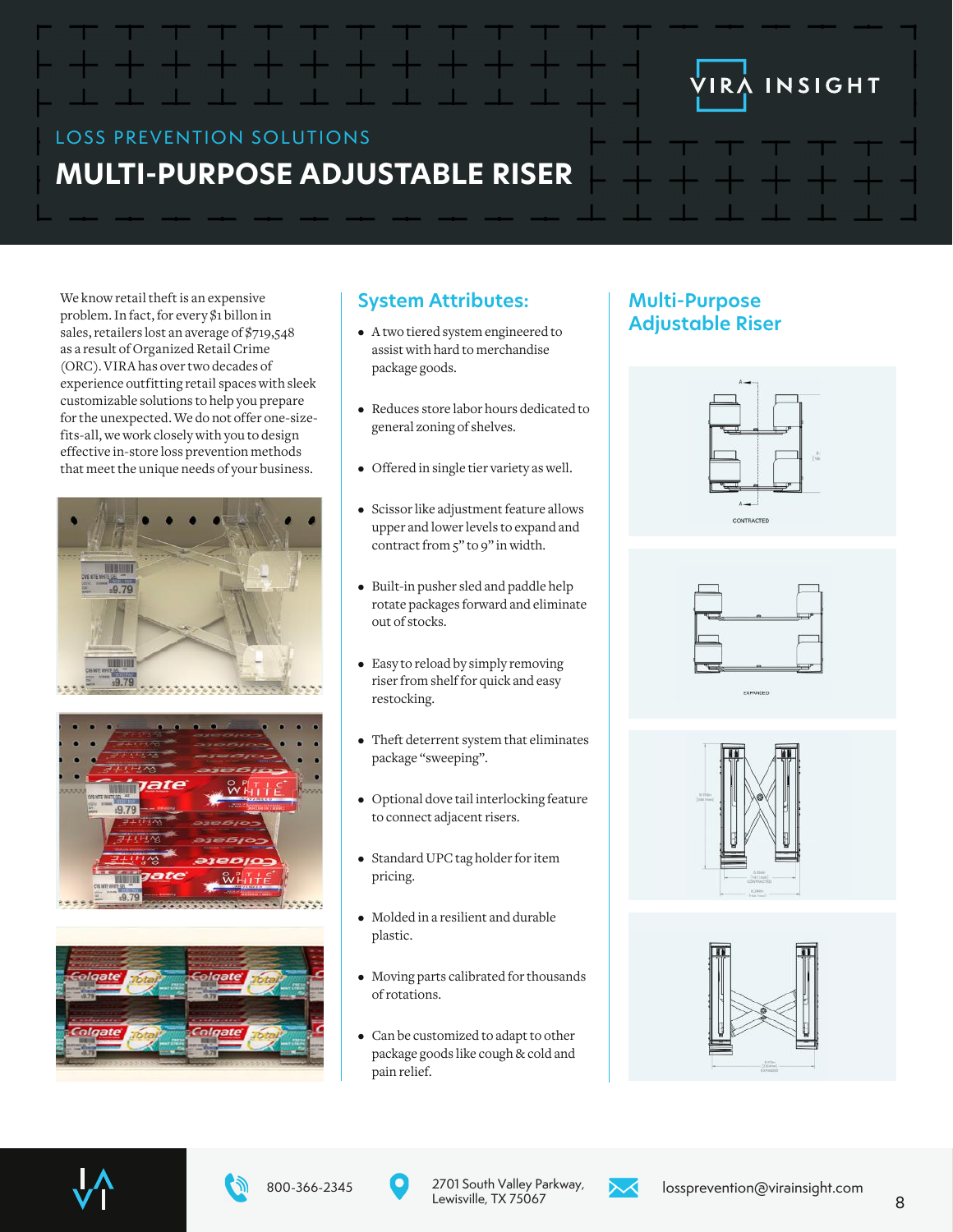# **Multi-Purpose Adjustable Riser**